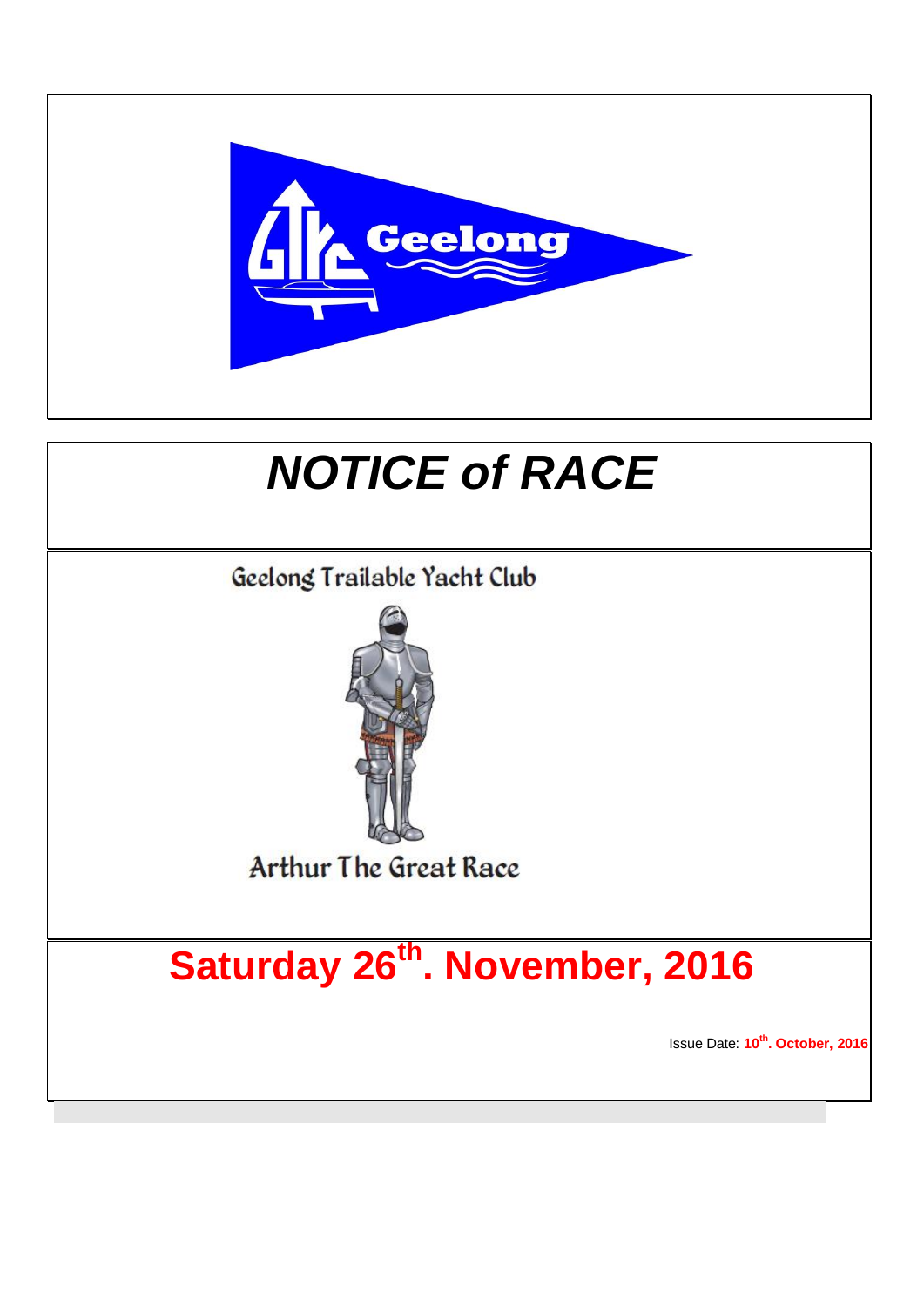# **1. Eligibility**

1.1 Yachts complying with the provisions of YA *Australian Trailable Yacht and Sports Boat Rule January 2013* and having a current Class Based Handicap (CBH).

- 1.2 Yachts entered as standard yachts of a recognised class shall comply with the rules of that class.
- 1.3 Yachts without a CBH and/or with modifications may be accepted on application to the Race Committee.
- 1.4 Crew shall consist of at least one adult (18 years or over) and at least one other person whose minimum age shall be greater than 14 years, each able to handle the boat independently. Crew comprising one person may enter provided compliance is demonstrated with special conditions regarding auto helm, lifelines, PFD, tether and identification.
- 1.5 All yachts must comply with YA Special Regulations Category 5.as defined in the RRS.
- 1.6 Consideration will be given to entries not complying with RRS prescription 55.

# **2. Divisions and Start Times**

2.1 Yachts will probably be grouped into three divisions. Final Division groups and Start Times will be included in the Sailing Instructions. The likely Divisions and Start Times are:

| <b>Division</b> |                             | СВН             | Flag | <b>Start</b> |
|-----------------|-----------------------------|-----------------|------|--------------|
|                 | Cruising no spinnaker       | All             |      | 10:00        |
| ∠               | $\tau$ railable             | Less than 0.700 |      | 10:00        |
| 3               | <b>Trailable and Sports</b> | 0.700 & above   |      | 10:30        |

**Vessels finishing later than 5:00 PM will be deemed to have not finished. This time limit may be extended if any competitor finishes before the time limit and the Duty Officer judges that other boats are able to finish and return to port before dark. The time limit also applies to any shortened course which the Duty officer deems necessary.**

## **3. Trophy and Prize List**

Trophies or prizes will be awarded for  $1<sup>st</sup>$ .  $2<sup>nd</sup>$ . and  $3<sup>rd</sup>$  (Divisions 2&3 combined) A trophy will be awarded for first in Division 1

#### **4. Courses**

The start and finish will be near St Helens (Geelong). A diagram of the course is attached. Course details will be provided in the Sailing Instructions and may be different in detail from the attached diagram. Course length will be approximately 24 nautical miles.

An alternate course entirely within Corio Bay will be sailed if wind strength and sea state in the Outer Harbour are not acceptable.

## **5. Scoring System**

Individual results will be calculated by applying each yacht's CBH to its elapsed time.

## **6. Measurement**

Yachts not complying with class rules must provide accurate information on the entry form. The Race Committee reserves the right to set or adjust a CBH.

## **7. Sailing Instructions**

Sailing instructions and other information will be **emailed** to all entrants accepted by the Race Committee before Friday 18<sup>th</sup>.November, 2016. Sailing instructions will also be posted on the GTYC Website on **18 th .November, 2016**. See **[www.gtyc.com.au](http://www.gtyc.com.au/) Limited Copies will also be available at sign on.**

#### **8. Entries**

Entries on the prescribed form (or photocopy), together with the Entry Fee of **\$30-00**, should be in the hands of the **Race Secretary by 18 th . November, 2016.**

Late Entries (received after 18<sup>th</sup>. November, 2016) together with an Entry Fee of \$35-00, will be accepted **up to 60 min prior to the Warning Signal of the Division 1 start.**

#### **9. Enquiries**

Race entries and enquiries should be directed to: The Secretary GTYC, P.O. Box 899, Geelong 3220 **or** the contract of the contract of the contract of the contract of the contract of the contract of the contract of the contract of the contract of the contract of the contract of the contract of the contract of the contr

**Bob Balding, Phone: 0402 268 023; email** [captain@gtyc.com.au](mailto:captain@gtyc.com.au)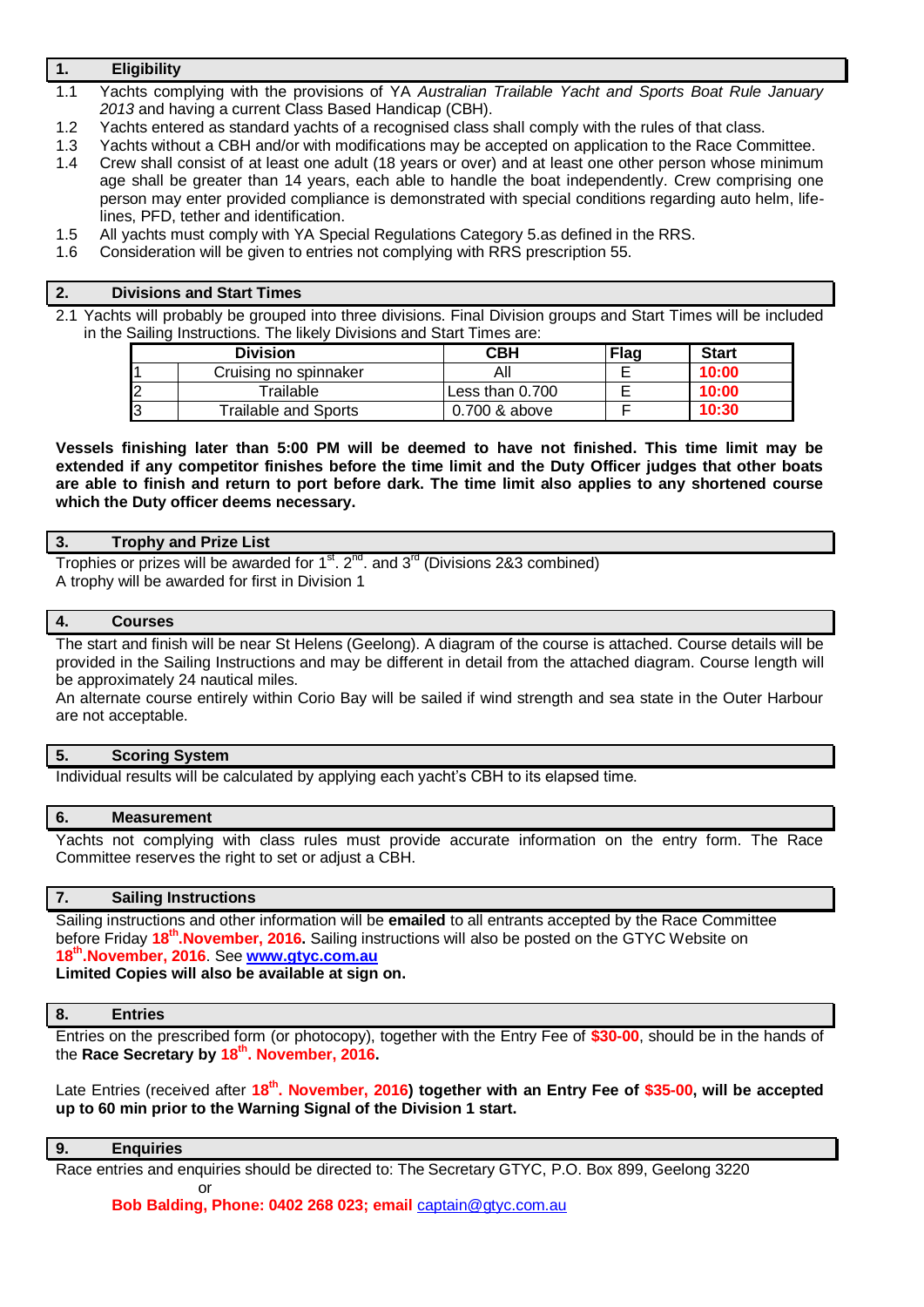# **10. Rules**

- 10.1 The race will be governed by the *Racing Rules of Sailing for 2013-2016* (RRS) published by Yachting Australia (YA) and by the Sailing Instructions.
- 10.2 This race is classified as Category C under RRS 80 Advertising.
- 10.3 **Crews of yachts not having lifelines complying with YA Special Regulations Part 1 Section 3.12 (Category 5) shall, at all time whilst racing, wear a PFD.**
- 10.4 Code Flag **Y** may be flown at the start to indicate *all crews are to wear personal buoyancy*.
- *It is recommended that all crew of yachts wear a suitable PFD while racing in conditions of heightened risk, which may include:*
	- *wind speeds exceeding 25 knots*
	- *sailing at night*
	- *the sea state makes working on deck difficult*
	- *novice crew*
		- *sailing short-handed*

# 10.5 *PFD's should be selected having due consideration for the sailing environment.*

- 10.6 Class dispensations already approved by YA or State Yachting Authority will be recognised.
- 10.7 Safety equipment shall be available for inspection on request.
- 10.8 A yacht reported as not complying with mandatory safety regulations during the race may incur disqualification after protest.

# **11. General Information**

- 11.1 *St Helens Boat Ramp: Turn east off the Melbourne-Geelong Road into Swinburne Street, North Geelong;*  ramp fee \$4-00 – pay at Coast Guard; – excellent parking facilities; Lock-up overnight parking available; **avoid** *trees while manoeuvring mast-up; short term mooring available.*
- 11.2 *St. Helens Facilities: Public BBQ facilities, public toilets and showers (cold) available at St Helens (adjacent to Coast Guard).*
- 11.3 *Post-Presentation: BBQ (sausages, hamburgers and salads) or alternative will be available for \$5-00 at the GTYC clubhouse or nearby alternative venue, after the trophy presentation.*